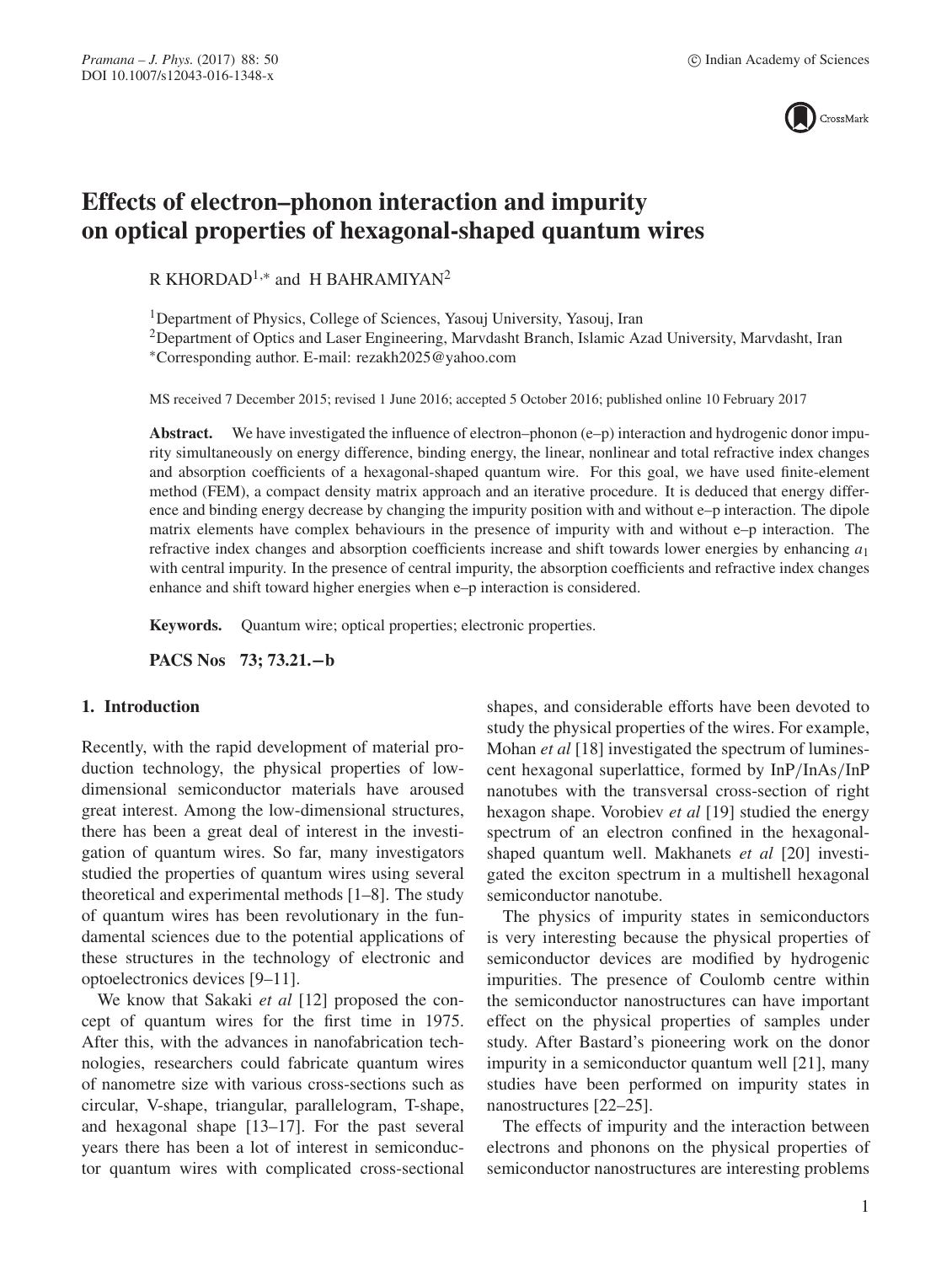in condensed matter physics. Low-dimensional semiconductor structures with and without impurity have been considered as potential candidates for new active electro-optical devices due to their unique properties resulting from the strength of the confinement potential. These structures show changed optical susceptibilities compared to those of the bulk semiconductors. As is known, among the optical properties, the study of refractive index changes, absorption coefficients, and third harmonic generations in nanostructures has been of great interest for researchers.

So far, many investigations have been done on the optical properties in quantum dots, quantum wells, and quantum wires under impurity effect and in the presence of electron–phonon interaction. For example, Maikhuri *et al* [26] have investigated the dependence of the linear and nonlinear intraband optical properties of ZnO quantum dots embedded in  $SiO<sub>2</sub>$  matrix. Recently, we have studied the optical absorption coefficients and refractive index changes in spherical quantum antidots with hydrogenic donor impurity at the centre [27]. Third harmonic generation in InAs/GaAs self-assembled quantum wires was studied by Sauvage *et al* [28]. Guo and Chen [29] presented the polaron effects on second-harmonic generation in quantum well within an electric field. Wang [30] calculated third harmonic generation in cylindrical parabolic quantum wires under an applied electric field.

To our knowledge, the effects of hydrogenic impurities and electron–phonon interaction on optical properties of a hexagonal-shaped quantum wire have not been investigated so far due to its particular shape (see figure 1). Therefore, the purpose of this article is to investigate the optical absorption coefficients and refractive index changes of a hexagonal-shaped  $(GaAs/Ga<sub>0.5</sub>In<sub>0.5</sub>As) quantum wire with and without$ impurity in the presence of electron–phonon interaction by using the finite-element method (FEM). We have used  $GaAs/Ga<sub>0.5</sub>In<sub>0.5</sub>As because its parameters$ are known.

### **2. Theory and model**

In the effective mass approximation, the Hamiltonian of an electron which interacts with bulk light phonons in the presence of hydrogenic donor impurity located at position  $r_0$  in a hexagonal core shell quantum wire is given by (see figure 1):

$$
H = H_{\rm e} + H_{\rm e-p} - \frac{e^2}{\varepsilon |\mathbf{r} - \mathbf{r}_0|},\tag{1}
$$



**Figure 1.** Geometric scheme of a hexagonal-shaped quantum wire.

with

$$
H_{\rm e} = -\frac{\hbar^2}{2m^*} \nabla^2 + V(x, y). \tag{2}
$$

Here  $m<sup>*</sup>$  is the effective mass of the electron and the confining potential  $V(x, y)$  is given by (see figure 1):

$$
V(x, y) = \begin{cases} 0 & \text{region } 1 \ (0 < r < a_1) \\ V_0 & \text{region } 2 \ (a_1 < r < a_2) \\ \infty & \text{region } 3 \ (r \ge a_2) \end{cases} \tag{3}
$$

where  $V_0$  is the band offset between the conduction bands of semiconductors '1' and '2'.

The second term representing the optical phonon Hamiltonian is given by

$$
H_{\rm e-p} = \sigma_{\rm e} \sum_{\mathbf{q}} \sqrt{\frac{\hbar q}{2\rho V c_l}} (b_{\mathbf{q},l} + b_{-\mathbf{q},l}^+) e^{i\mathbf{q} \cdot \mathbf{R}}.
$$
 (4)

Here  $b_{\mathbf{q},l}$  ( $b_{-\mathbf{q},l}^+$ ) are the annihilation (creation) phonon operators,  $\rho$  is the material density,  $\sigma_e$  is the deformation potential,  $V$  is the volume of the crystal,  $c_l$ is the sound velocity, and  $\mathbf{q} = (q_x, q_y, q_z)$  are the three-dimensional phonon wave vectors.

The last term in eq. (1) stands for the Coulomb interaction between the electron and the hydrogenic donor impurity. It is fully known that the calculation of energy levels and wave functions of a hexagonal core– shell quantum wire, analytically, is a nontrivial task.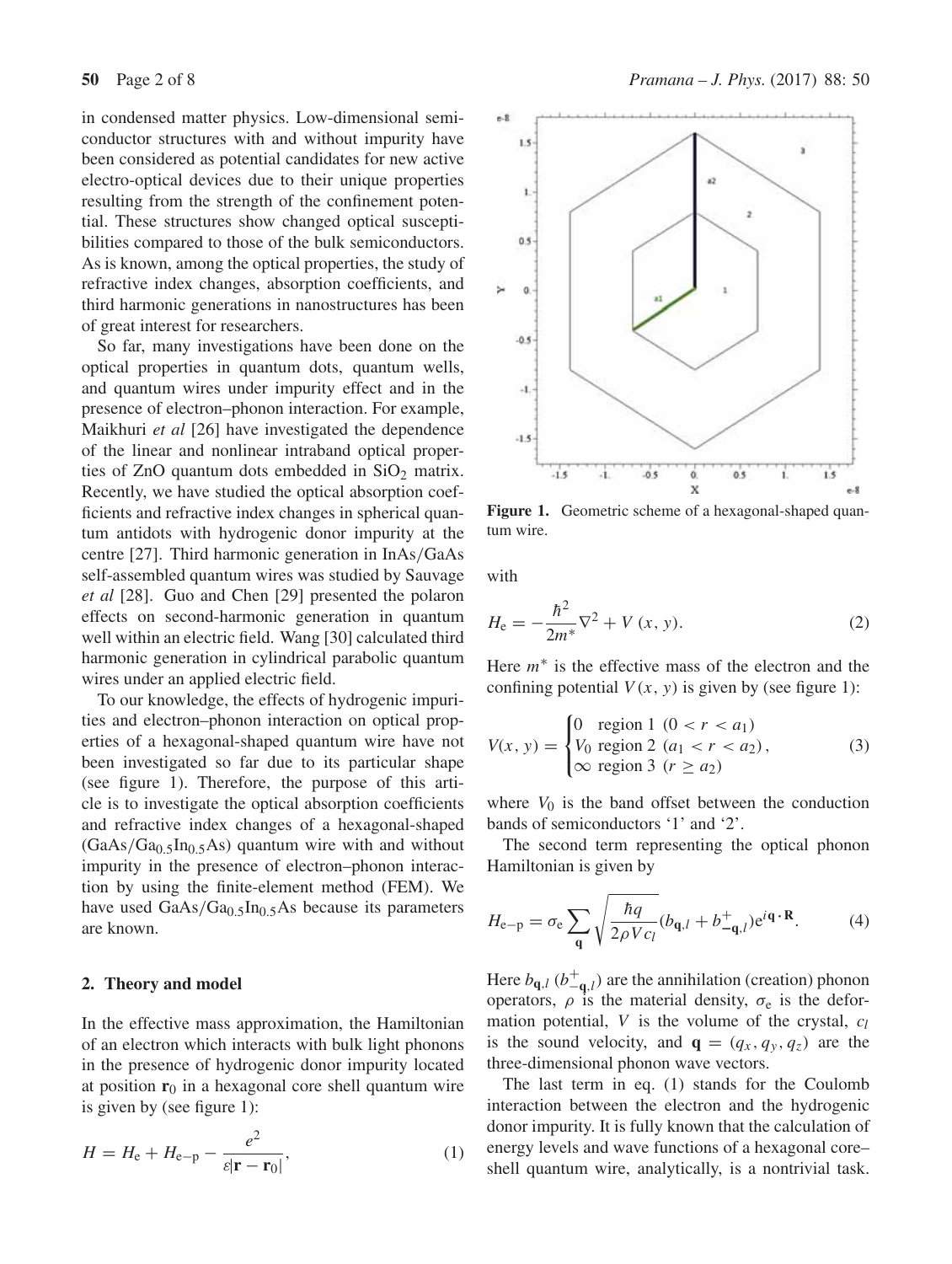Therefore, we intend to numerically find energy levels and wave functions of the Hamiltonian of eq. (1) with and without impurity, because these are required to calculate the optical properties.

In this work, we intend to employ the FEM to obtain wave functions and energy levels of the system numerically. The FEM is a numerical procedure for finding approximate solutions of differential equations [31]. FEM includes the use of mesh generation techniques for dividing a complex problem into small elements. The complex problem is usually a physical system with the underlying physics such as the Schrödinger equation, Poisson equation, or the Navier–Stokes equations expressed in the form of partial differential equation (PDF). It can be said that FEM is a powerful technique for numerically solving the partial differential equations.

We consider a volume of some material with known physical properties. The volume represents the domain of a boundary value problem to be solved. We construct a grid in real space using a discrete number of points. The eigenenergies and eigenstates of the electrons confined in a quantum wire are evaluated by solving the three-dimensional Schrödinger equation

$$
-\frac{\hbar^2}{2m^*} \left( \frac{\partial^2}{\partial x^2} + \frac{\partial^2}{\partial y^2} + \frac{\partial^2}{\partial z^2} \right) \phi(x, y, z) + V(x, y, z) \phi(x, y, z) = E \phi(x, y, z),
$$
 (5)

where  $f$  and  $E$  are the wave function and energy levels. Also,  $V(x, y, z) = V^{\text{conf}} + V^{\text{int}}$  where  $V^{\text{conf}}$  is the confining potential and  $V^{\text{int}}(x, y, z) = -e^2/(8|\mathbf{r} - \mathbf{r}_0|)$ .

The operator  $\nabla^2$  is properly discretized by applying the standard three-point finite-difference approximation. In order to perform simulation numerically, one needs to discretize two-dimensional Schrödinger equation. The spatial derivative is approximated for all discretized space except on boundaries and is given by

$$
\left[\frac{\partial^2}{\partial x^2} + \frac{\partial^2}{\partial y^2} + V(x, y) + V^{\text{int}}(x, y)\right] \phi^{\text{(int,out)}}(x, y)
$$
  
\n
$$
\approx \frac{1}{\Delta x^2} [\phi^{\text{(int,out)}}(i+1, j)]
$$
  
\n
$$
-2\phi^{\text{(int,out)}}(i, j) + \phi^{\text{(int,out)}}(i-1, j)]
$$
  
\n
$$
+\frac{1}{\Delta y^2} [\phi^{\text{(int,out)}}(i, j+1) - 2\phi^{\text{(int,out)}}(i, j)
$$
  
\n
$$
+ \phi^{\text{(int,out)}}(i, j-1)]
$$
  
\n
$$
+ [V(i, j) + V^{\text{int}}(i, j)]\phi^{\text{(int,out)}}(i, j).
$$
 (6)

The notation  $\phi^{(\text{int,out})}(i, j)$  is used as  $\phi^{(\text{int,out})}(i \Delta x,$  $j\Delta y$ ) where  $\Delta x$  and  $\Delta y$  are spatial spacings. Also, the superscripts 'int' and 'out' represent the wave function inside and outside the quantum wire. The continuity of the wave function on the quantum wire boundary is expressed by

$$
\phi^{\text{int}}(x, y)|_{\text{in the boundary}} = \phi^{\text{out}}(x, y)|_{\text{in the boundary}}. \tag{7}
$$

Also, the derivative of the wave function on the quantum wire boundary is given by

$$
\frac{1}{m_1^*} \hat{n} \cdot \vec{\nabla} \phi^{\text{int}} |_{\text{in the boundary}} = \frac{1}{m_2^*} \hat{n} \cdot \vec{\nabla} \phi^{\text{out}} |_{\text{in the boundary}} \tag{8}
$$

Using eqs (6)–(8), the eigenvalue problem can be rewritten as

$$
\begin{bmatrix} A_{11} & A_{12} \\ A_{21} & A_{22} \end{bmatrix} \begin{bmatrix} \phi^{\text{int}} \\ \phi^{\text{out}} \end{bmatrix} = E \begin{bmatrix} \phi^{\text{int}} \\ \phi^{\text{out}} \end{bmatrix}.
$$
 (9)

The eigenvalues and eigenfunctions of the system can be obtained by the diagonalization of eq. (9). After obtaining the eigenfunctions numerically, we have employed the perturbation theory. The wave function of the system can be calculated from the unperturbed wave functions as

$$
|\Psi_i\rangle = |\phi_i\rangle + \sum_{i \neq j} \frac{\langle \phi_i | H_{e-p} | \phi_j \rangle}{E_i - E_j} |\phi_i\rangle.
$$
 (10)

## **3. Optical absorption coefficients and refractive index changes**

In order to calculate the optical properties of our system, we first consider the interaction of a polarized monochromatic electromagnetic field with the system. Then, we use the density matrix formalism for computing the absorption coefficients and refractive index changes related to an optical transition.

The electromagnetic field vector with frequency  $\omega$ can be expressed by

$$
E(t) = E e^{i\omega t} + E^* e^{-i\omega t}.
$$
 (11)

With respect to the time-dependent interaction of electromagnetic field with the system, the time evolution of the matrix elements of the one-electron density operator,  $\rho$ , is given by the von-Neumann equation [32–34]

$$
\frac{\partial \rho_{ij}}{\partial t} = \frac{1}{i\hbar} \left[ H_0 - erE(t), \rho \right]_{ij} - \Gamma_{ij} (\rho - \rho^{(0)})_{ij}, \tag{12}
$$

where  $\rho^{(0)}$  is the unperturbed density matrix,  $H_0$  is the Hamiltonian of this system without the electromagnetic field  $E(t)$ , and q is the electronic charge.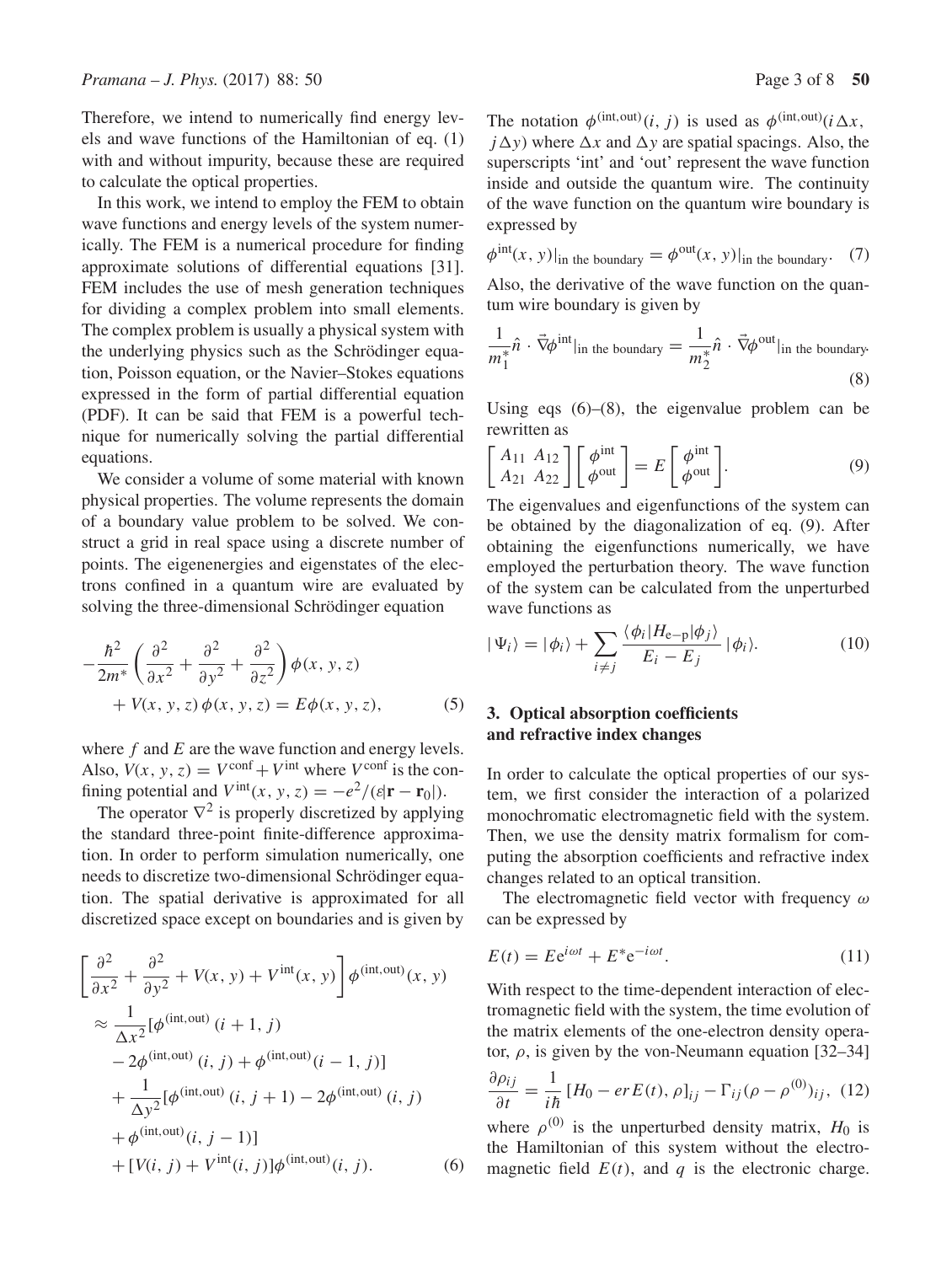The symbol [, ] is the quantum mechanical commutator,  $\Gamma$  is the phenomenological operator responsible for damping due to collisions among electrons, etc. We can solve eq. (12) by applying the standard iterative method [35]. After obtaining the density matrix, we can determine the electronic polarization  $P(t)$  and susceptibility  $\chi(t)$  as

$$
P(t) = \varepsilon_0 \chi_{\omega}^{(1)} \tilde{E} e^{i\omega t} + \varepsilon_0 \chi_{2\omega}^{(2)} \tilde{E}^2 e^{2i\omega t} + \varepsilon_0 \chi_0^{(2)} \tilde{E}^2 + \varepsilon_0 \chi_{3\omega}^{(3)} \tilde{E}^3 e^{3i\omega t} + \text{cc},
$$
\n(13)

where  $\chi_{\omega}^{(1)}$ ,  $\chi_{2\omega}^{(2)}$ ,  $\chi_{0}^{(2)}$ , and  $\chi_{3\omega}^{(3)}$  are the linear susceptibility, second-harmonic generation, optical rectification, and third-harmonic generation, respectively. The electronic polarization of the nth order electronic polarization is as follows:

$$
P^{(n)}(t) = \frac{1}{V} \text{Tr}(\rho^{(n)} q r),\tag{14}
$$

where V and  $\rho$  are the volume of the system and the one-electron density matrix. Also  $\varepsilon_0$  is the permittivity of free space, and the symbol Tr (trace) denotes the summation over the diagonal elements of the matrix.

In this paper, we have used the linear and the thirdorder nonlinear refractive index changes which are expressed as [36]

$$
\frac{\Delta n^{(1)}(\omega)}{n_r} = \frac{\sigma_v^2 e^2 |M_{21}|^2}{2n_r^2 \varepsilon_0} \times \left[ \frac{E_{21} - \hbar \omega}{(E_{21} - \hbar \omega)^2 + (\hbar \Gamma_{12})^2} \right],
$$
(15)

$$
\frac{\Delta n^{(3)}(\omega)}{n_r} = -\frac{\sigma_v e^4 |M_{21}|^2}{4n_r^3 \varepsilon_0} \frac{\mu cI}{[(E_{21} - \hbar \omega)^2 + (\hbar \Gamma_{12})^2]^2}
$$

$$
\times \left[ 4(E_{21} - \hbar \omega)|M_{21}|^2 - \frac{(M_{22} - M_{11})^2}{(E_{21})^2 + (\hbar \Gamma_{12})^2} \right]
$$

$$
\times \left\{ (E_{21} - \hbar \omega)[E_{21}(E_{21} - \hbar \omega) - (\hbar \Gamma_{12})^2] - (\hbar \Gamma_{12})^2 (2E_{21} - \hbar \omega) \right\}, \tag{16}
$$

where  $\sigma_{\nu}$  is the carrier density,  $\mu$  is the permeability,  $E_{ij} = E_i - E_j$  is the energy difference, and  $M_{ij} = |\langle i|x|j \rangle|$  is the electric dipole moment matrix element. Using eqs (15) and (16), one can write the total refractive index change as

$$
\frac{\Delta n(\omega)}{n_r} = \frac{\Delta n^{(1)}(\omega)}{n_r} + \frac{\Delta n^{(3)}(\omega)}{n_r}.
$$
\n(17)

The absorption coefficient  $\alpha(\omega)$  is also calculated from the imaginary part of the susceptibility  $\chi(\omega)$  as

$$
\alpha(\omega) = \omega \sqrt{\frac{\mu}{\varepsilon_R}} \text{Im} \left[ \varepsilon_0 \chi(\omega) \right]. \tag{18}
$$

The linear and third-order nonlinear absorption coefficients can be written as [32]

$$
\alpha^{(1)}(\omega) = \omega \sqrt{\frac{\mu}{\varepsilon_R}} \left[ \frac{\sigma_\nu e^2 \hbar \Gamma_{12} |M_{21}|^2}{(E_{21} - \hbar \omega)^2 + (\hbar \Gamma_{12})^2} \right], \quad (19)
$$
  

$$
\alpha^{(3)}(\omega, I) = -\omega \sqrt{\frac{\mu}{\varepsilon_R}} \left( \frac{I e^4}{2n_r \varepsilon_0 c} \right)
$$

$$
\times \frac{\sigma_\nu \hbar \Gamma_{12} |M_{21}|^2}{[(E_{21} - \hbar \omega)^2 + (\hbar \Gamma_{12})^2]^2}
$$

$$
\times \left\{ 4 |M_{21}|^2 \right.
$$

$$
-\frac{(M_{22} - M_{11})^2 [3E_{21}^2 - 4E_{21}\hbar\omega + \hbar^2(\omega^2 - \Gamma_{12}^2)]}{(E_{21})^2 + (\hbar \Gamma_{12})^2} \right\}, \quad (20)
$$

where  $c$  is the speed of light in free space and  $I$  is the optical intensity of the incident wave, and it is given by

$$
I = 2\sqrt{\frac{\varepsilon_R}{\mu}} |E(\omega)|^2.
$$
 (21)

Using eqs (19) and (20), one can express the total absorption coefficient as

$$
\alpha(\omega, I) = \alpha^{(1)}(\omega) + \alpha^{(3)}(\omega, I). \tag{22}
$$

## **4. Results and discussion**

In this section, the energy difference  $E_{21}$ , binding energy, dipole matrix elements, absorption coefficients, and refractive index changes of a hexagonal-shaped quantum wire  $(GaAs/Ga<sub>0.5</sub>In<sub>0.5</sub>As)$  have been presented. The calculations have been performed with and without impurity in the presence of electron–phonon  $(e-p)$  interaction for various sizes of inner  $a_1$  and outer  $a_2$  hexagons. Here, we have selected  $a_2 = 2a_1$ . The parameters used in this present work are [36]:  $m^*_{\text{GaAs}} =$  $0.067m_0$ ,  $m^*_{GalnAs} = 0.045m_0$ ,  $V_0 = 0.35$  eV, and  $\hbar \Gamma =$ 0.4 meV.

The geometrical scheme of a hexagonal-shaped quantum wire with sizes  $a_1$  and  $a_2$  respectively for the inner and outer hexagons is shown in figure 1.

Figure 2 shows the energy difference  $E_{21}$  of a hexagonal-shaped quantum wire as a function of impurity position  $y_0$  with and without e–p interaction for  $a_1 = 8$  nm and  $a_2 = 16$  nm. One can see from the figure that energy difference is decreased by increasing the impurity position until 6 nm and then it increases. It is observed that the energy difference with e–p interaction is higher than without e–p interaction. It is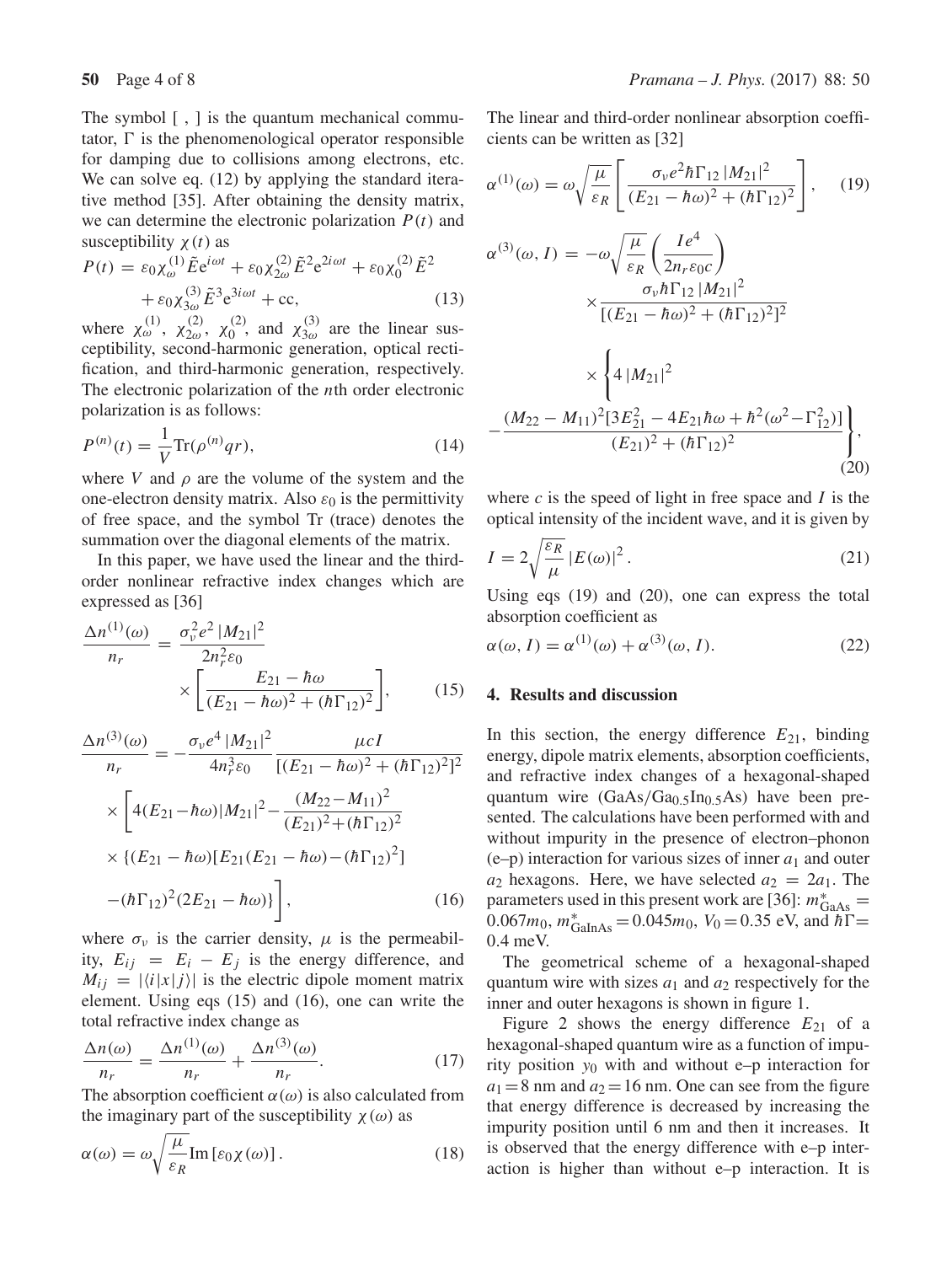obvious that the energy difference with e–p interaction is obtained by using second-order perturbation.

Figure 3 displays the binding energy of a hexagonalshaped quantum wire as a function of impurity location  $y_0$  with and without e–p interaction for  $a_1 = 8$  nm and  $a_2 = 16$  nm. The binding energy is decreased when  $y_0$ is increased. This behaviour is due to the enhancement of the distance between the impurity location and the position of maximum probability density of electron. When the distance is increased, the electron becomes less bound to the impurity. The binding energy with e–p interaction is lower than without e–p effect.

In figures 4 and 5, we have presented the dipole matrix elements of a hexagonal-shaped quantum wire as a function of impurity location  $y_0$  with and without

e–p interaction for  $a_1 = 8$  nm and  $a_2 = 16$  nm. It is observed from the figure that the dipole matrix elements with e–p interaction are enhanced. It is fully known that in the calculation of the dipole matrix elements there are two wave functions. We know that the dipole matrix element corresponds to the overlap of the wave function. With e–p interaction, the overlap between two different wave functions is increased.

One can observe from the figure that the dipole matrix elements have complex behaviours. But, approximately, all of them have two minima around  $y_0 =$ 2 and 5 nm and a maximum around  $y_0 = 3$  nm. These behaviours correspond to the position of maximum probability density of electron in different states.

Figures 6–8 show linear, nonlinear, and total refractive index changes of a hexagonal-shaped quantum



**Figure 2.** The energy difference  $E_{21}$  as a function of impurity position for  $a_1 = 8$  nm and  $a_2 = 16$  nm.



**Figure 3.** The binding energy vs. impurity position for  $a_1 = 8$  nm and  $a_2 = 16$  nm.



**Figure 4.** The dipole matrix elements  $(M_{22} - M_{11})$  as a function of impurity position for  $a_1 = 8$  nm and  $a_2 = 16$  nm.



**Figure 5.** The dipole matrix element  $M_{21}$  as a function of impurity position for  $a_1 = 8$  nm and  $a_2 = 16$  nm.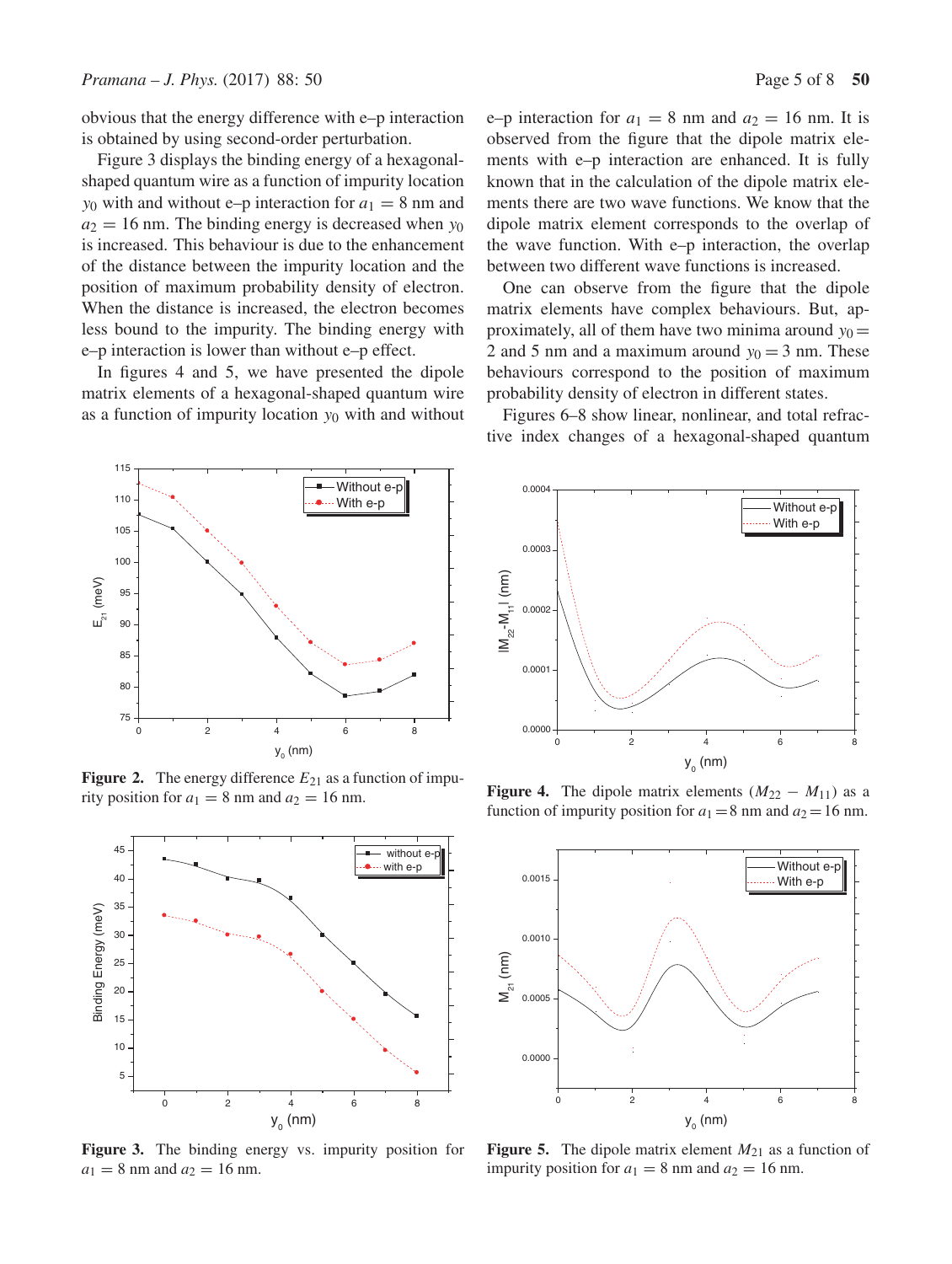

**Figure 6.** Linear refractive index changes vs. photon energy with and without e–p interaction for central impurity.



**Figure 7.** Nonlinear refractive index changes vs. photon energy with and without e–p interaction for central impurity.



**Figure 8.** Total refractive index changes vs. photon energy with and without e–p interaction for central impurity.



**Figure 9.** Linear absorption coefficients vs. photon energy with and without e–p interaction for central impurity.



Figure 10. Nonlinear absorption coefficients vs. photon energy with and without e–p interaction for central impurity.



Figure 11. Total absorption coefficients vs. photon energy with and without e–p interaction for central impurity.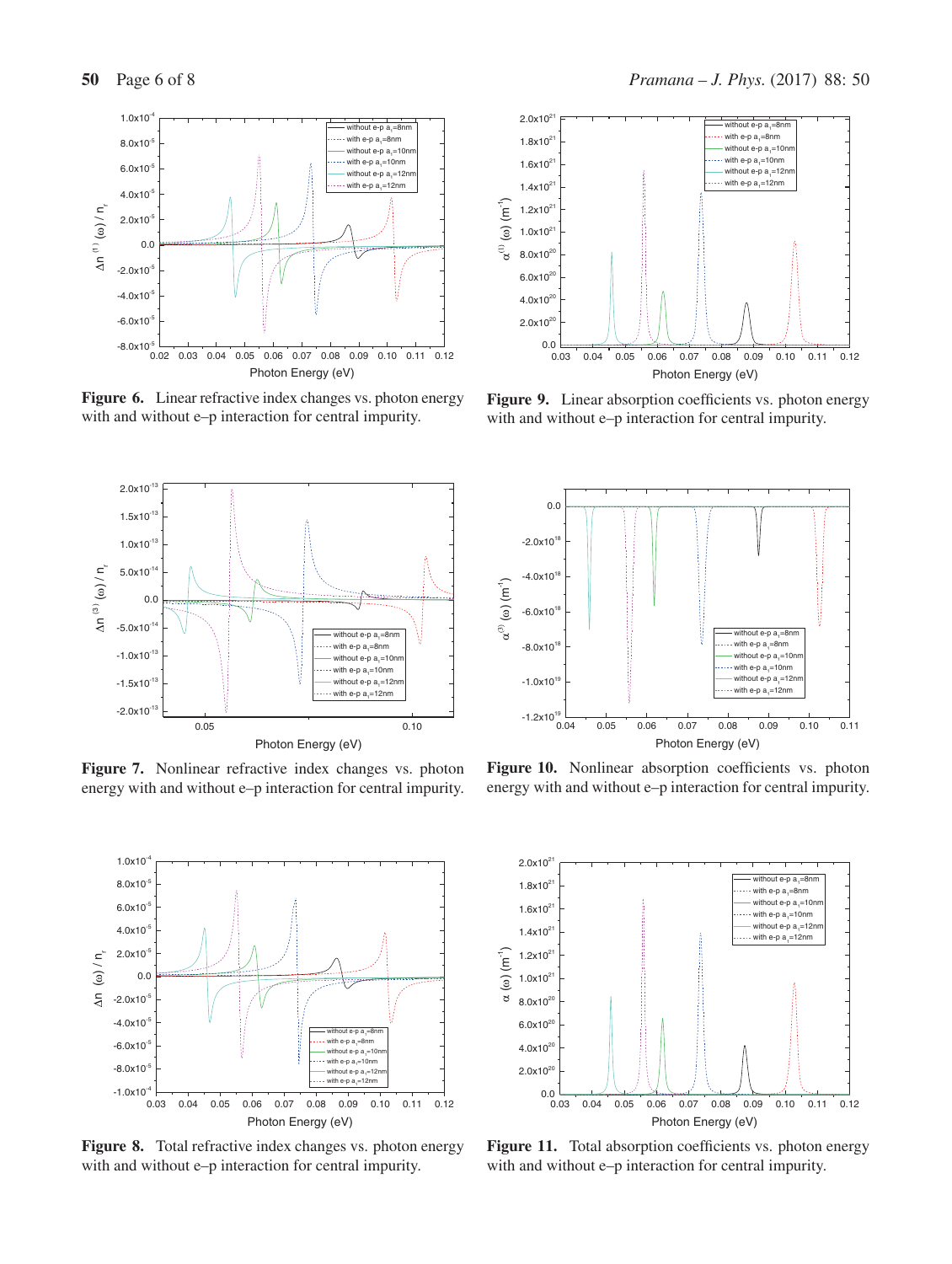wire as a function of photon energy with and without e–p interaction for different values of  $a_1$  with central impurity. In the figures, we have selected  $a_2 = 2a_1$ . It is seen from the figures that the refractive index changes enhance and shift towards higher energies by considering e–p interaction. As we see from the previous figures, the energy difference and dipole matrix elements increase by considering e–p interaction. Also, the refractive index changes increase and shift toward lower energies by increasing  $a_1$ . It is fully known that the quantum confinement and thereby the energy spacing is decreased by enhancing  $a_1$ . Therefore, the refractive index changes and absorption coefficients shift towards lower energies.

In figures 9–11, we have presented the linear, nonlinear, and total absorption coefficients of a hexagonalshaped quantum wire as a function of photon energy for different values of  $a_1$  with and without e–p interaction for central impurity. One can see from the figures that the absorption coefficients raise and shift towards lower energies by increasing  $a_1$ . It should be noted that the absorption coefficients enhance and shift towards higher energies by considering e–p interaction.

## **5. Conclusions**

In this paper, we have presented the numerical results concerning the electronic and optical properties of a hexagonal-shaped quantum wire using FEM. In this regard, we have calculated energy difference, binding energy, refractive index changes, and absorption coefficients with and without e–p interaction in the presence of hydrogenic donor impurity. According to the results, it is found that the absorption coefficients and refractive index changes increase and shift towards lower energies by increasing  $a_1$ . But, the absorption coefficient and refractive index changes enhance and shift toward higher energies by considering e–p interaction. Also, the binding energy decreases by increasing the impurity positions. The dipole matrix elements have complex behaviours in the presence of impurity. In general, the sizes of inner  $a_1$  and outer  $a_2$  hexagons, impurity position, and e–p interaction have considerable effect on dipole matrix elements, energy difference and so the optical properties of a hexagonal-shaped quantum wire. It is worth mentioning that the results of this paper can be used to improve interpretations of the experimental data concerning the physical phenomena taking place in a subsurface level of the semiconductor materials with hexagonal-shaped structures.

#### **References**

- [1] R Charguia, H Fenniche and R Bennaceur, *Physica E* **40**, 770 (2008)
- [2] E Kasapoglu, F Ungan, C A Duque, U Yesilgul, M E Mora-Ramos, H Sari and I Sokmen, *Physica E* **61**, 107 (2014)
- [3] V A Holovatsky, O M Voitsekhivsky and V I Gutsul, *Rom. J. Phys.* **53**, 833 (2008)
- [4] T Sugaya, J P Bird, D K Ferry, A Sergeev, V Mitin, K Y Jang, M Ogura and Y Sugiyama, *Appl. Phys. Lett.* **81**, 727 (2002)
- [5] B R Bulka, M Tolea and I V Dinu, *Phys. Re*v*. B* **74**, 205301 (2006)
- [6] R Khordad and B Mirhosseini, *Pramana J. Phys.* **85**, 723 (2015)
- [7] S I Molina, T Ben, D L Sales, J Pizarro, P L Galindo, M Varela, S J Pennycook, D Fuster, Y Gonzalez and L Gonzalez, *Nanotechnol.* **17**, 5652 (2006)
- [8] A L Vartanian, A L Asatryan and L A Vardanyan, *Physica E* **47**, 134 (2013)
- [9] W Lei, Y H Chen, Y L Wang, X Q Huang, Ch Zhao, J Q Liu, B Xu, P Jin, Y P Zeng and Z G Wang, *J. Crystal Growth* **286**, 23 (2006)
- [10] R Khordad and B Mirhosseini, *Opt. Spectrosc.* **117**, 434 (2014)
- [11] N Arunachalam, A John Peter and C W Lee, *Physica E* **44**, 222 (2011)
- [12] H Sakaki and T Sugana, *J. Jpn Soc. Appl. Phys.* **44**, 1131 (1975)
- [13] G Rezaei, S M Azami and B Vaseghi, *Phys. Status Solidi B* **249**, 1459 (2012)
- [14] R Khordad and H Bahramiyan, *J. Appl. Phys.* **115**, 124314 (2014)
- [15] R Khordad, *Opt. Quant. Electron.* **46**, 283 (2014)
- [16] C A Duque, M E Mora-Ramos, E Kasapoglu, F Ungan, U Yesilgul, S Sakiroglu, H Sari and I Sokmen, *J. Lumin.* **143**, 304 (2013)
- [17] R Khordad and H Bahramiyan, *Mod. Phys. Lett. B* **29**, 1550078 (2015)
- [18] P Mohan, J Motohisa and T Fukui, *Appl. Phys. Lett.* **88**, 133105 (2006)
- [19] Yu V Vorobiev, V R Vieira, P P Horley, P N Gorley and J G Hernandez, *Sci. China Ser. E: Technol. Sci.* **52**, 15 (2009)
- [20] O M Makhanets, V I Gutsul, N R Tsiupak and O M Voitsekhivska, *Condens. Matter Phys.* **15**, 33704 (2012)
- [21] G Bastard, *Phys. Re*v*. B* **24**, 4714 (1981)
- [22] R Khordad and H Bahramiyan, *Eur. Phys. J. Appl. Phys.* **67**, 20402 (2014)
- [23] D S A Coden, R H Romero, A Ferrón and S S Gomez, *J. Phys. B: At. Mol. Opt. Phys.* **46**, 065501 (2013)
- [24] E Yu Perlin, *Opt. Spectrosc.* **88**, 439 (2008)
- [25] R Khordad and H Bahramiyan, *Physica E* **66**, 107 (2015)
- [26] D Maikhuri, S P Purohit and K C Mathur, *AIP Ad*v*.* **2**, 012160 (2012)
- [27] S Davatolhagh, R Khordad and A R Jafari, *Semiconductors* **48**, 596 (2014)